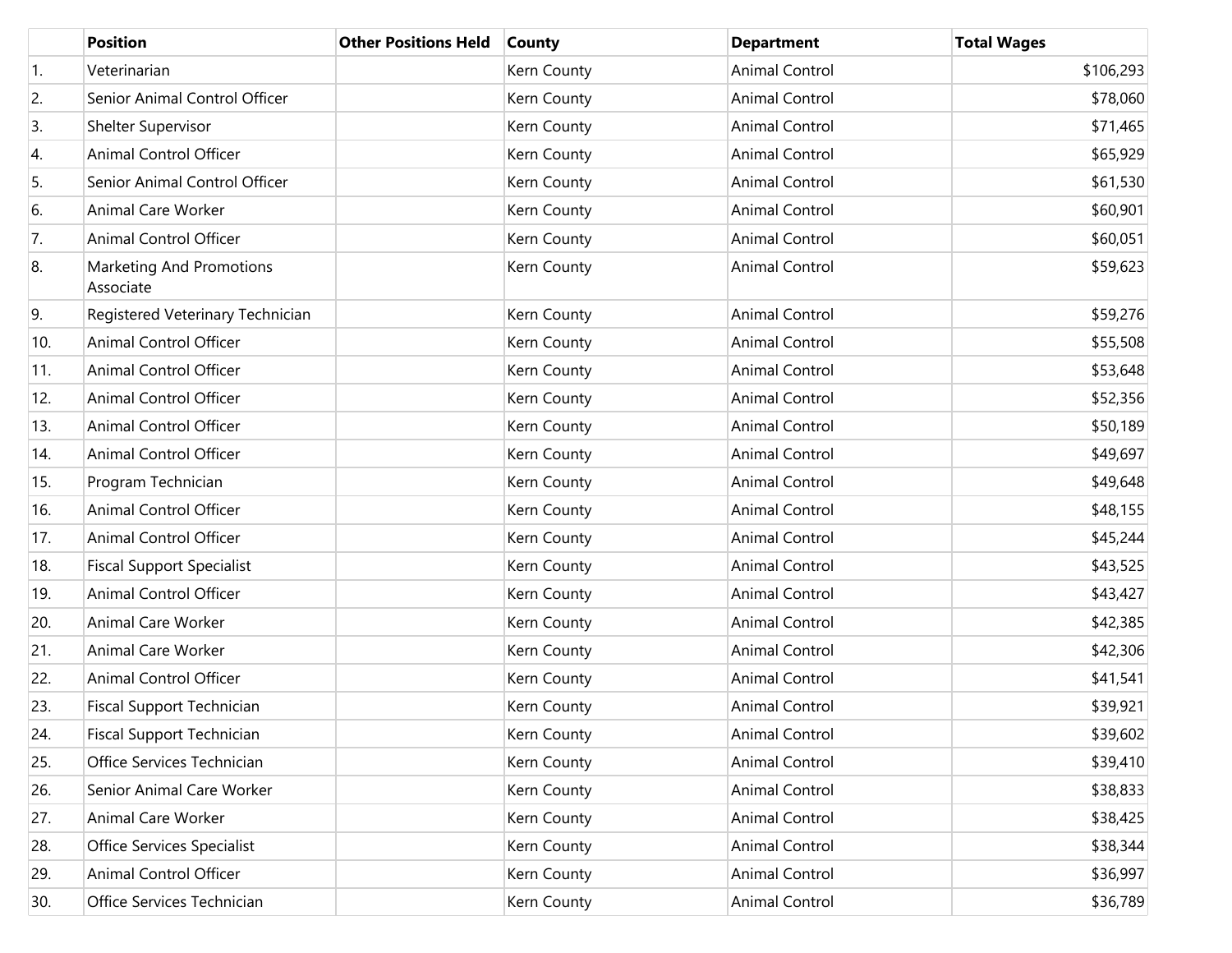| 31. | Animal Care Worker         | Kern County | Animal Control        | \$36,777 |
|-----|----------------------------|-------------|-----------------------|----------|
| 32. | <b>Animal Care Worker</b>  | Kern County | Animal Control        | \$36,277 |
| 33. | Animal Control Dispatcher  | Kern County | Animal Control        | \$36,195 |
| 34. | Animal Care Worker         | Kern County | Animal Control        | \$34,672 |
| 35. | Senior Animal Care Worker  | Kern County | Animal Control        | \$32,170 |
| 36. | Animal Care Worker         | Kern County | Animal Control        | \$31,996 |
| 37. | Animal Care Worker         | Kern County | Animal Control        | \$31,776 |
| 38. | Animal Care Worker         | Kern County | Animal Control        | \$30,846 |
| 39. | Animal Care Worker         | Kern County | Animal Control        | \$29,697 |
| 40. | Animal Control Officer     | Kern County | Animal Control        | \$29,029 |
| 41. | Director Of Animal Control | Kern County | Animal Control        | \$25,756 |
| 42. | Animal Care Worker         | Kern County | Animal Control        | \$25,345 |
| 43. | Animal Care Worker         | Kern County | Animal Control        | \$22,675 |
| 44. | Animal Care Worker         | Kern County | Animal Control        | \$22,528 |
| 45. | <b>Animal Care Worker</b>  | Kern County | Animal Control        | \$22,521 |
| 46. | Animal Care Worker         | Kern County | Animal Control        | \$21,617 |
| 47. | Animal Care Worker         | Kern County | Animal Control        | \$21,316 |
| 48. | Animal Control Officer     | Kern County | Animal Control        | \$20,664 |
| 49. | Animal Control Officer     | Kern County | Animal Control        | \$19,674 |
| 50. | Animal Care Worker         | Kern County | Animal Control        | \$18,878 |
| 51. | Animal Care Worker         | Kern County | Animal Control        | \$18,158 |
| 52. | Animal Care Worker         | Kern County | Animal Control        | \$14,745 |
| 53. | <b>Animal Care Worker</b>  | Kern County | Animal Control        | \$12,527 |
| 54. | Animal Care Worker         | Kern County | Animal Control        | \$9,997  |
| 55. | Animal Care Worker         | Kern County | Animal Control        | \$9,569  |
| 56. | Animal Care Worker         | Kern County | Animal Control        | \$9,537  |
| 57. | Animal Care Worker         | Kern County | Animal Control        | \$4,862  |
| 58. | Animal Care Worker         | Kern County | <b>Animal Control</b> | \$4,516  |
| 59. | Animal Care Worker         | Kern County | Animal Control        | \$4,498  |
| 60. | Animal Care Worker         | Kern County | Animal Control        | \$3,881  |
| 61. | Animal Control Officer     | Kern County | Animal Control        | \$1,925  |
| 62. | Animal Care Worker         | Kern County | Animal Control        | \$1,901  |